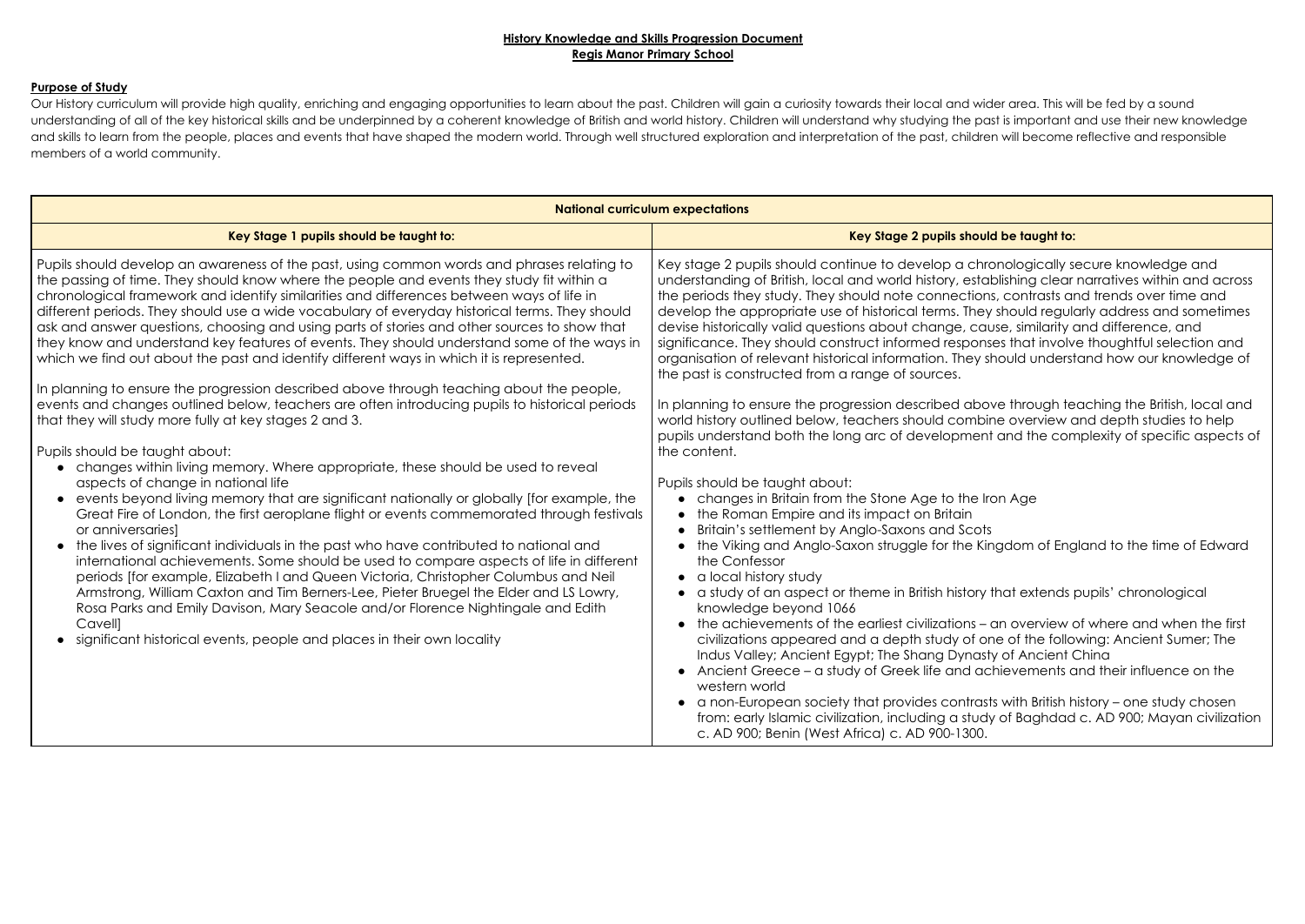| <b>Key</b><br><b>Stage</b> | <b>Vocabulary</b>                                                                                                                                                                                                                                   | <b>Historical Enquiry</b>                                                                                                                                                                                                                                                                                                                                                                                                          | <b>Chronological Understanding</b>                                                                                                                                                                                                                                                                                                                                                                                                                                                                                | <b>Knowledge and Interpretation</b>                                                                                                                                                                                                                                                                                                                                                                                                                                                                                                                                                                    | <b>Content/Context</b>                                                                                                                                                                                                                                                                                                                                                                                                                                                                     |
|----------------------------|-----------------------------------------------------------------------------------------------------------------------------------------------------------------------------------------------------------------------------------------------------|------------------------------------------------------------------------------------------------------------------------------------------------------------------------------------------------------------------------------------------------------------------------------------------------------------------------------------------------------------------------------------------------------------------------------------|-------------------------------------------------------------------------------------------------------------------------------------------------------------------------------------------------------------------------------------------------------------------------------------------------------------------------------------------------------------------------------------------------------------------------------------------------------------------------------------------------------------------|--------------------------------------------------------------------------------------------------------------------------------------------------------------------------------------------------------------------------------------------------------------------------------------------------------------------------------------------------------------------------------------------------------------------------------------------------------------------------------------------------------------------------------------------------------------------------------------------------------|--------------------------------------------------------------------------------------------------------------------------------------------------------------------------------------------------------------------------------------------------------------------------------------------------------------------------------------------------------------------------------------------------------------------------------------------------------------------------------------------|
|                            | Teaching children<br>important because it<br>will allow children to<br>make sense of the<br>topics presented to<br>them.<br><b>Building historical</b><br>vocabulary will help<br>to support all of the<br>other strands of<br>historical learning. | Teaching historical enquiry skills<br>historical vocabulary is encourages children to develop<br>independent thinking by asking<br>questions, conducting research,<br>making judgements and effectively<br>communicating their understanding.<br>By developing their historical enquiry<br>skills, children will develop a curiosity<br>for, and an appreciation of, historical<br>study and its relevance to their lives.         | A good chronological<br>understanding is important<br>because the exact order in which<br>events occur helps us understand<br>the cause and the effect of those<br>events, and thereby allow us to step<br>back and view the "big picture" of<br>in the way they do, and how they<br>are related.<br>Teaching this is also important as it<br>allows all children to learn about<br>the events that they may not have<br>the exposure to through day to day<br>life and place this within the<br>context of time. | A knowledge-rich historical education will<br>help pupils gain an understanding of Britain's to gain historical perspective<br>past and that of the wider world. It is<br>important that we pursue pupils' curiosity to<br>know more about the past.<br>Broadening historical knowledge helps pupils world history. They will be inte<br>history - how and why events unfold to understand the complexity of people's<br>lives, the process of change, the diversity of<br>societies and relationships between different<br>groups, as well as their own identity and the<br>challenges of their time. | Children should be given the<br>their growing knowledge into<br>contexts. These key eras/con<br>been chosen as they cover p<br>limportant eras & themes from<br>with the children's understand<br>own local history.<br>Using their knowledge of thes<br>eras/concepts, children will d<br>understanding of the connec<br>between local, regional, nation<br>international history; betweer<br>economic, military, political, r<br>social history; and between sl<br>long-term timescales. |
| KS1                        | <b>Experience and discuss</b><br>the following terms:<br>timeline, source,<br>investigate, artefacts,<br>before, after, now,<br>yesterday, last week,<br>ancestors, event, diary,<br>letter, chronological                                          | *Ask historical questions about sources of<br>information (pictures/objects/text).<br>*Understand that there are different ways<br>to research.<br>*Understand that there are different types<br>of sources.<br>$^*$ Link stories from history with key concepts. $\mid^*$ Order a set of objects chronologically.<br>E.g. Samuel Pepys' diary (importance of<br>diaries within history).                                          | *Understand the difference between<br>past, present & future.<br>*Use the terms before, after & since.<br>*Describe things that have happened<br>to themselves and others in the past.<br>*Order a set of events.<br>*Use a timeline.                                                                                                                                                                                                                                                                             | *Say why people acted the way they did using<br>evidence.<br>*Recall facts about people & events before<br>living memory.<br>Recount the main events from a significant<br>event in history.                                                                                                                                                                                                                                                                                                                                                                                                           | *Changes within living memory.<br>*Events beyond living memory.<br>*Significant Individuals.<br>*Significant historical events, pe<br>places in my own locality.                                                                                                                                                                                                                                                                                                                           |
| LKS2                       | <b>Experience and discuss</b><br>the following terms:<br>empire, parliament,<br>monarchy, primary,<br>secondary, sources,<br>change, continuity,<br>cause, consequence,<br>similarity, difference,<br>significance, reliability                     | *Use a variety of sources to research the<br>past (archive materials, internet,<br>database, pictures, artwork, photographs,<br>music, artefacts, historic buildings,<br>museums).<br>*Discuss the reliability of sources.<br>*Understand that there are different<br>versions of the same event.<br>*Explain that people represent events in a<br>way that persuades others.<br>*Ask questions to find answers about the<br>past. | *Recall key dates from periods studied<br>and place them on a timeline.<br>*Describe the main changes in a<br>period of history.<br>*Use a timeline to order significant<br>events and dates.<br>*Explain that a timeline can be divided<br>into BC/AD.                                                                                                                                                                                                                                                           | *Use evidence to describe the lifestyles in<br>different periods.<br>*Use evidence to describe what was important<br>to people in the past and make comparisons.<br>*Use evidence to describe differences between<br>communities.<br>*Describe similarities and differences between<br>people, events and artefacts studied.<br>*Describe how events studied affect and<br> influence modern life.                                                                                                                                                                                                     | *Changes in Britain from the Stor<br>the Iron Age.<br>*The Roman Empire and its impo<br>*A local history study.<br>*The achievements of the earlie<br>an overview of where and whe<br>civilizations appeared and a de<br>one of the following: Ancient Su<br>Indus Valley, Ancient Egypt, The<br>Dynasty of Ancient China.                                                                                                                                                                 |
|                            | *Understand, define<br>and investigate the<br>following terms in<br><b>UKS2</b> greater depth:<br>empire, parliament,<br>monarchy, primary,                                                                                                         | *Explain the reliability of a variety of<br>sources and use this to choose the most<br>useful sources,<br>*Understand the terms primary and<br>secondary sources.<br>*Explain that there are often various<br>answers to the same historical questions.                                                                                                                                                                            | *Order significant events, movements<br>and dates on a timeline.<br>*Identify and compare changes within<br>and across different periods.<br>*Understand how some historical<br>events happened concurrently.                                                                                                                                                                                                                                                                                                     | *Choose reliable sources of information to learn<br>about the past and explain their usefulness.<br>*Give reasons why changes may have occurred<br>using evidence and explain their significance.<br>*Describe similarities and differences between<br>people, events and artefacts studied and use<br>this to assess the importance and impact of                                                                                                                                                                                                                                                     | *A non-European society that pi<br>contrasts with British history - one<br>chosen from: early Islamic civilize<br>including a study of Baghdad c<br>Mayan civilization c. AD 900; Be<br>Africa) c AD 900-1300.<br>*Ancient Greece - a study of Gr                                                                                                                                                                                                                                          |

|                                    | <b>Content/Context</b>                                                                                                                                                                                                                                                                                                                                                                                                                                                                                                                                                                                                                                                                                        |
|------------------------------------|---------------------------------------------------------------------------------------------------------------------------------------------------------------------------------------------------------------------------------------------------------------------------------------------------------------------------------------------------------------------------------------------------------------------------------------------------------------------------------------------------------------------------------------------------------------------------------------------------------------------------------------------------------------------------------------------------------------|
| า's<br>Ō<br>ails<br>λf<br>:nt<br>e | Children should be given the opportunity<br>to gain historical perspective by placing<br>their growing knowledge into different<br>contexts. These key eras/concepts have<br>been chosen as they cover particularly<br>important eras & themes from British and<br>world history. They will be interwoven<br>with the children's understanding of their<br>own local history.<br>Using their knowledge of these key<br>eras/concepts, children will develop their<br>understanding of the connections<br>between local, regional, national and<br>international history; between cultural,<br>economic, military, political, religious and<br>social history; and between short- and<br>long-term timescales. |
| J                                  | *Changes within living memory.<br>*Events beyond living memory.<br>*Significant Individuals.<br>*Significant historical events, people &<br>places in my own locality.                                                                                                                                                                                                                                                                                                                                                                                                                                                                                                                                        |
| t<br>'n                            | *Changes in Britain from the Stone Age to<br>the Iron Age.<br>*The Roman Empire and its impact on Britain.<br>*A local history study.<br>*The achievements of the earliest civilizations<br>- an overview of where and when the first<br>civilizations appeared and a depth study of<br>one of the following: Ancient Sumer, the<br>Indus Valley, Ancient Egypt, The Shang<br>Dynasty of Ancient China.                                                                                                                                                                                                                                                                                                       |
| n<br>эq                            | *A non-European society that provides<br>contrasts with British history - one study<br>chosen from: early Islamic civilization,<br>including a study of Baghdad c. AD900;<br>Mayan civilization c. AD 900; Benin (West<br>Africa) c AD 900-1300.<br>*Ancient Greece - a study of Greek life and                                                                                                                                                                                                                                                                                                                                                                                                               |